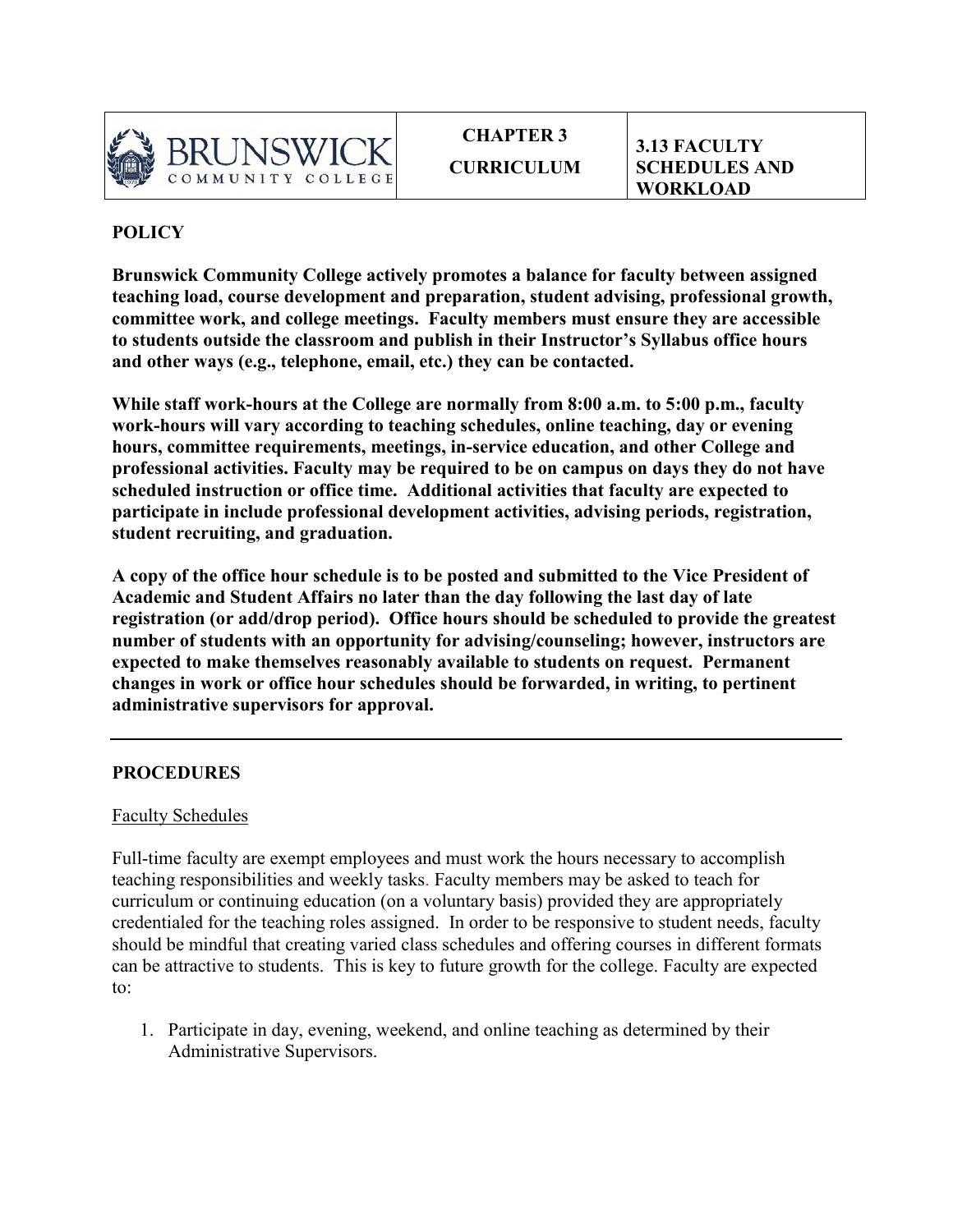- 2. Full-time faculty must schedule a minimum of six office hours per week. Office space may be available for adjunct faculty members. Adjunct faculty are not required to hold traditional office hours, but are to be available through telephone, email, etc. During the semester, distance learning instructors must be accessible to their students by telephone, email, video conference, the LMS, etc.
- 3. As full-time employees of the College, faculty work a 40 hour week. However some of their work hours require their availability to students in the evenings and on weekends. Serving as a faculty member inherently includes a varied schedule. In order to be available to students, full-time faculty members recognize BCC as their primary employer, and are expected to be present on campus at least 27 hours per week, with hours to be distributed across any of the five days a week that faculty are needed for teaching, advising, conducting college-related business, and attending professional development or other required meetings.
- 4. Directors and Chairs carry out administrative responsibilities which may require their presence on campus beyond the minimum 27 hours in order to accomplish their assigned workload.
- 5. Faculty are expected to be available for scheduled student appointments outside of the minimum six office hours per week as student need might dictate, especially during heavy advising and registration times.
- 6. Serving on College committees is a part of the faculty member's professional responsibility. Faculty members will be expected to participate in various committee assignments and marketing/outreach events throughout the year. A reasonable effort will be made to relate interests and abilities to committee assignments and to balance these assignments throughout the entire faculty.

## Faculty Workloads

Faculty that hold 9, 10, 11, or 12 month positions and are subject to the State Retirement System, except probationary employees, are considered full-time faculty. A full-time teaching load for a faculty member requires consideration of (1) the number of contact hours per week; (2) the number of distinctly different preparations; (3) the number of students taught; (4) the nature of the subject; (5) additional responsibilities (such as number of papers to be graded, shops to be maintained, advisee load, etc.); (6) help available from administrative assistants and teaching and lab assistants; and (7) related duties as assigned by their Administrative Supervisor. The College uses its job descriptions, policies and procedures to direct the equitable and reasonable assignments of faculty responsibilities.

1. A normal teaching load is 36-42 contact hours over the course of the fall and spring terms. In most cases, this averages to 18-21 contact hours a semester for instructors and directors. Contact hours may not be carried over from one academic year to another. A full course load for summer can range from 12-16 contact hours (depending on the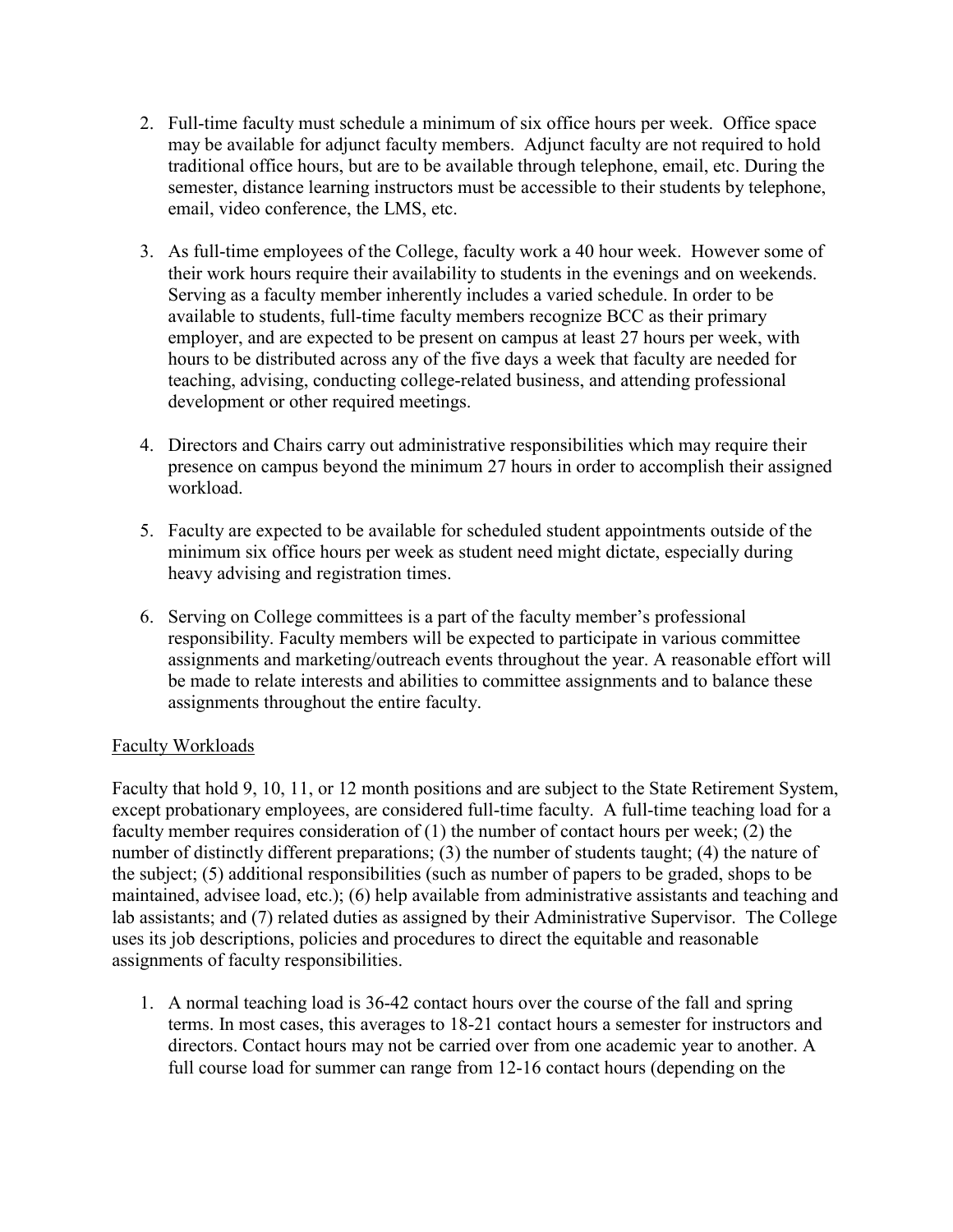factors listed above) or a proportion that is equivalent to the length of summer employment.

- 2. Department Chairs carry additional responsibilities and will carry a reduced teaching load of 12 contact hours a semester in the fall and spring terms. Also, a proportional reduction in teaching load in the summer term will be granted.
- 3. Deans carry additional responsibilities and will carry a reduced teaching load of 6 contact hours a semester in the fall and spring terms. Also, a proportional reduction in teaching load in the summer term will be granted.
- 4. During a semester, the number of courses requiring distinctly different course preparations for a faculty member generally should not exceed three. The immediate supervisor will make every effort to avoid assigning a faculty member more than three distinctly different course preparations during a semester if possible. Faculty members who routinely experience more than three different course preparations per term should work with their supervisor and Dean to find a mutually acceptable solution.
- 5. If contact hours fall below the minimum in an instructor's range, the Administrative Supervisor will assign additional responsibilities to him/her to bring the number of hours within the range.
- 6. In addition to the normal teaching load, a faculty member may be assigned/request overload teaching responsibilities that generally will not exceed two courses each semester, fall and spring. Overloads for full-time faculty are not routine and should only be allowed in exigent circumstances when sufficient adjunct faculty cannot be assigned. Overloads must be approved in advance by the director, department chair, dean, and the Executive Vice President and Chief Academic Officer. Faculty members will be compensated for overload hours at the adjunct faculty hourly rate. The number of hours of overload pay is calculated to compensate instructors for only those hours in excess of the upper limit of their normal load (21, 12, or 6). In certain situations when student enrollment is extremely low in a particular section for which the faculty member is entitled to overload (8 or fewer), overload pay will be calculated at half the contact hours.
- 7. When opportunity for employment exists during the summer semester or for holiday classes, the College offers employment to full-time faculty having nine-, ten- or elevenmonth contracts first. Faculty members will be compensated at the adjunct faculty hourly rate.
- 8. Teaching loads for adjunct faculty will not exceed the maximum limit calculations to keep them under the designation for full time employee benefits. In most cases this calculation is by term, but in certain extenuating circumstances or types of classes (including but not limited to BLET, team-taught courses, etc.), this calculation may use an academic year average.